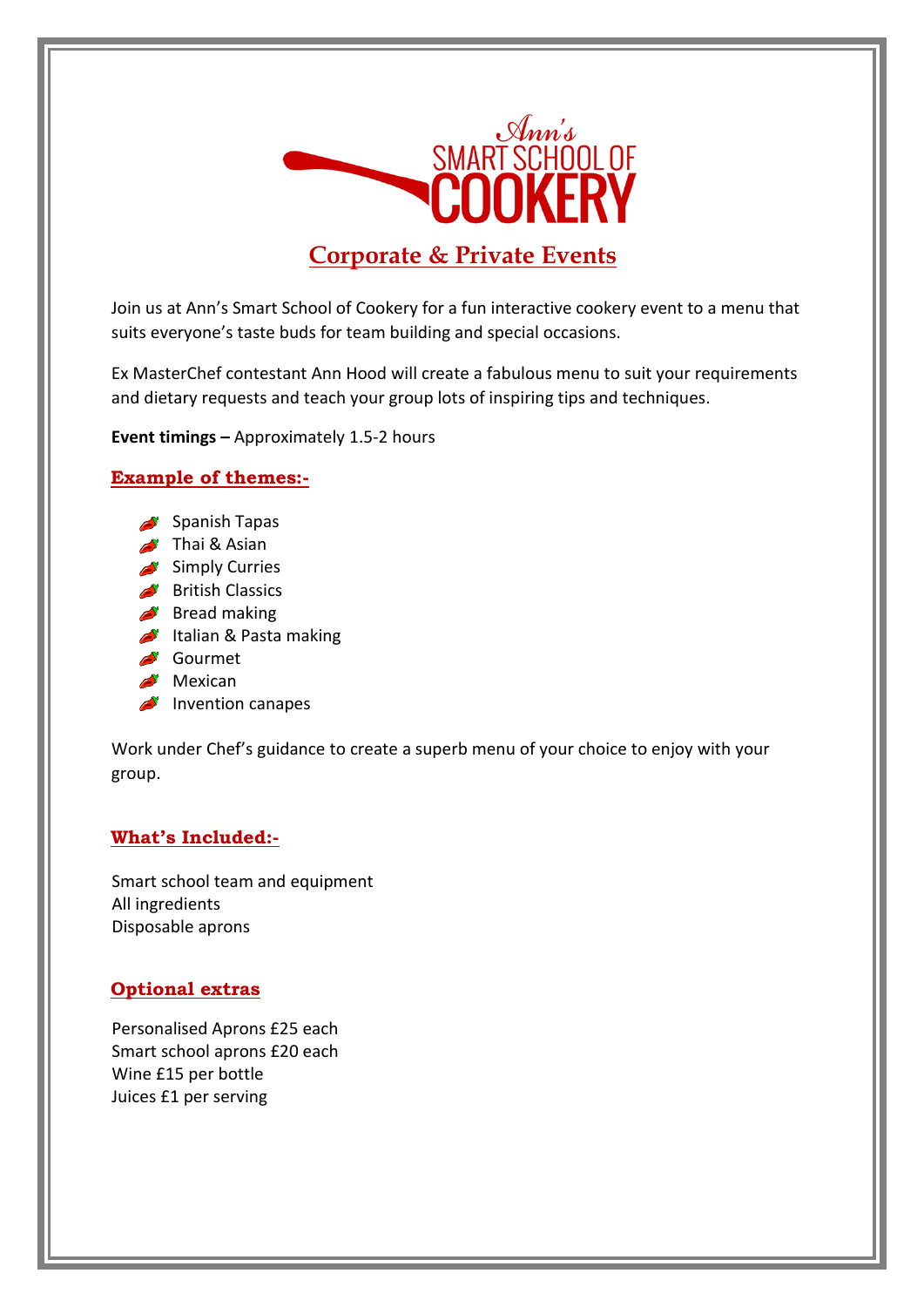## **Sample Menus:**

## **Menus will be designed to suit your specific requirements incl dietary**

## **Canapés:**

Chicken satay Curried prawns Blue cheese and walnut bruschetta Balsamic tomatoes with basil Smoked mackerel pate crostini

## **Spanish Tapas:**

Traditional paella Prawns al Pil Pil Pincho diablo Patatas bravas Crispy calamari

## **Thai & Asian:**

Thai noodle broth with crostini Thai green or red curry with sticky rice Coconut pudding

#### **Gourmet:**

Mushrooms in a white tarragon sauce with crostini with a wild rocket salad Spatchcock chicken or seared salmon with Provencal vegetables, & parmentier potatoes Apple tart tatin with crème patissiere

#### **Indian Classics:**

Warm mango, chickpea and coconut salad Curried prawns with a tomato raita and roti breads Goan curry with saffron rice Cardamom dessert

#### **Mexican**

Freshly made tacos Mexican rice And lots of sides!

#### **Japanese**

Sushi and dips Duck ramen Chicken katsu curry and rice